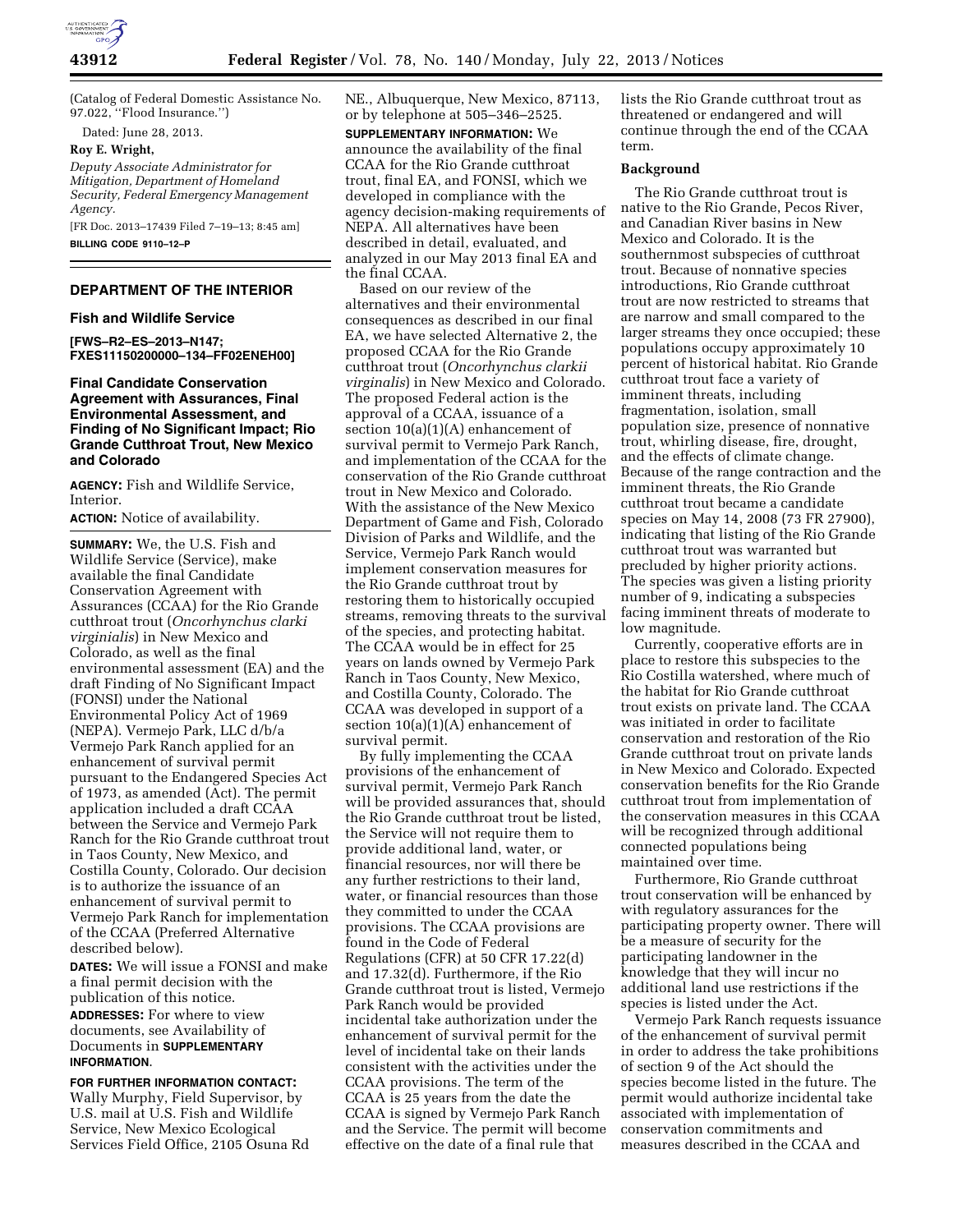existing land uses on Vermejo Park Ranch.

The Secretary of the Interior has delegated to the Service the authority to approve or deny a section  $(10)(a)(1)(A)$ permit in accordance with the Act. To act on Vermejo Park Ranch's permit application, we must determine that the CCAA meets the issuance criteria specified in the Act and at 50 CFR 17.22 and 17.32. The issuance of a section (10)(a)(1)(A) permit is a Federal action subject to NEPA compliance, including the Council on Environmental Quality Regulations for Implementing the Procedural Provisions of NEPA (40 CFR 1500–1508). The draft CCAA and application for the enhancement of survival permit were not eligible for categorical exclusion under NEPA.

On January 25, 2013 (78 FR 5480), we issued a draft EA and requested public comment on our evaluation of the potential impacts associated with issuance of a permit for implementation of the CCAA and to evaluate alternatives, along with the draft CCAA. We received no public comments.

# **Purpose and Need**

The purpose of the CCAA is to conserve the ecosystems depended upon by the Rio Grande cutthroat trout in such a way as to potentially preclude the need to list this species under the Act. This purpose, under the CCAA, would be accomplished through the voluntary involvement of Vermejo Park Ranch, who is willing to protect, maintain, enhance, and develop the habitats necessary for the survival and conservation of Rio Grande cutthroat trout on their lands. The purpose of the permit is to provide assurances to Vermejo Park Ranch that no additional conservation measures would be required beyond those specified in the CCAA should the species become listed in the future, as long as Vermejo Park Ranch implements and maintains the conservation measures specified in the CCAA in good faith through the duration of the CCAA and associated permit. Should listing of the Rio Grande cutthroat trout occur, the permit would authorize incidental take associated with implementation of conservation commitments and measures described in the CCAA, as well as existing land uses and other covered activities on Vermejo Park Ranch.

The CCAA and permit are needed to protect and conserve the Rio Grande cutthroat trout through reducing threats that this species faces while providing a mechanism to authorize incidental take of the Rio Grande cutthroat trout, should it be listed pursuant to the Act, for Vermejo Park Ranch.

The Service identified key issues and relevant factors through public scoping and working with other agencies and groups. We received no comments during the public comment period. No new significant issues arose following publication of the draft documents.

#### **Alternatives**

*Alternative 1 (No Action):* In the No Action Alternative, the Service would not approve the draft CCAA nor issue the associated section  $10(a)(1)(A)$ enhancement of survival permit. Therefore, a programmatic effort to reduce threats through providing regulatory assurances to Vermejo Park Ranch through a section  $10(a)(1)(A)$ permit of the Act and its implementing regulations, policy, and guidance for CCAAs would not be available. Individual actions and smaller efforts could be undertaken, but the major incentive for Vermejo Park Ranch to conserve a candidate species such as the Rio Grande cutthroat trout would not be in place. The No Action alternative provides the baseline for comparing the environmental effects of the preferred alternative.

*Alternative 2 (Preferred Alternative):*  Our selected alternative is the approval and implementation of a CCAA between the Service and Vermejo Park Ranch; this preferred alternative, as described in the final EA, provides for the issuance of a permit pursuant to section 10(a)(1)(A) of the Act to Vermejo Park Ranch for incidental take that is anticipated to occur as a result of implementing the CCAA as proposed. The preferred alternative will provide Vermejo Park Ranch, who has voluntarily agreed to implement conservation measures to restore and maintain suitable habitat for Rio Grande cutthroat trout on their property, regulatory assurances that their conservation efforts will not result in future regulatory obligations in excess of those they agree to at the time they enter into the CCAA. The CCAA conservation actions to be implemented or maintained are intended to conserve and restore Rio Grande cutthroat trout and their habitat so that sustainable population levels may be maintained. Implementation of these actions is also intended to reduce any unfavorable impacts to Rio Grande cutthroat trout arising from the management and utilization of the enrolled lands, which are expected to be minimal. This alternative includes implementation of conservation measures to avoid and minimize the potential incidental take of Rio Grande cutthroat trout to the maximum extent practicable.

#### **Decision**

We intend to issue an enhancement of survival permit allowing Vermejo Park Ranch to implement the preferred alternative (Alternative 2), as it is described in the final CCAA and EA. Our decision is based on a thorough review of the alternatives and their environmental consequences. Implementation of this decision entails the issuance of the permit, including all terms and conditions governing the permit. Implementation of this decision requires that Vermejo Park Ranch adhere to the conservation measures specified in the CCAA in good faith through the duration of the CCAA and permit.

#### **Rationale for Decision**

We have selected the preferred alternative (Alternative 2) for implementation based on multiple environmental and social factors, including potential impacts to the Rio Grande cutthroat trout, the benefits to the Rio Grande cutthroat trout that are expected to be achieved through implementation of conservation actions and measures contained in the CCAA, and social and economic considerations. We did not choose the No Action Alternative because under this alternative, a programmatic effort to reduce threats to the Rio Grande cutthroat trout by providing regulatory assurances to Vermejo Park Ranch through a section  $10(a)(1)(A)$  permit of the Act and its implementing regulations, policy, and guidance for CCAAs would not be available. Individual actions and smaller efforts could be undertaken, but the major incentive for landowners to conserve a candidate species such as the Rio Grande cutthroat trout would not be in place, and these smaller efforts would be incapable of providing comprehensive or comparable net benefits as compared to those under the preferred alternative.

In order for us to issue a permit, we must ascertain that the CCAA meets the issuance criteria set forth in 16 U.S.C.  $1539(a)(2)(A)$  and  $(B)$ . In addition, we must determine that the applicant has met all issuance criteria for the permit contained in 50 CFR  $17.22(d)(1)$  and 17.32(d)(1). We have made our determination based on the criteria summarized below:

1. The taking will be incidental. We find that the take of Rio Grande cutthroat trout would be incidental to otherwise lawful activities. Vermejo Park Ranch will implement the CCAA, which includes implementation of conservation commitments and